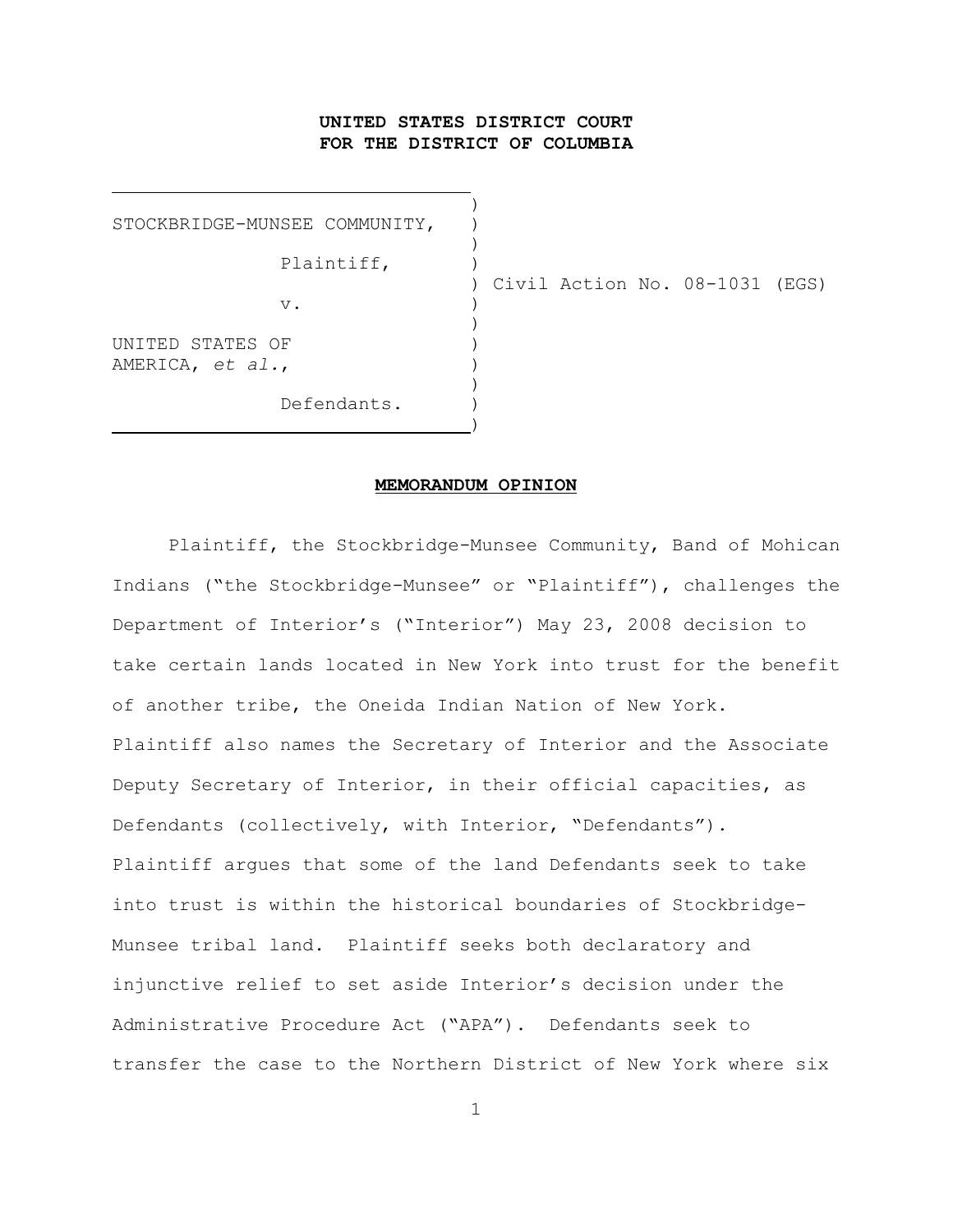other challenges to the same administrative action are pending. Upon consideration of Defendants' Motion, Plaintiff's Opposition, Defendants' Reply, the applicable case law, the entire record herein, and for the reasons discussed below, this Court **GRANTS** Defendants' Motion to Transfer Venue and to Suspend Obligation to Answer in the District Court.

#### **I. BACKGROUND**

The United States can acquire and take land into trust for the benefit of individual Indians and tribes, pursuant to "the authorities, policy, and procedures" of 25 C.F.R. § 151. Interior, the agency empowered to take lands into trust under the regulations, must notify the state and local governments having jurisdiction over the land to be acquired. *Id.* § 151.10. Interior must also consider the potential impact of the acquisition on regulatory jurisdiction and real estate taxes. *Id.* When Interior places land into trust, the placement preempts state and local regulation of the use of the land. *See* Act of May 25, 1926, ch. 379, 44 Stat. 629 (formerly codified at 43 U.S.C. §§ 733-736 (1975)); 25 U.S.C. § 465; 43 C.F.R. § 2564.4; 25 C.F.R. §§ 1.4, 152.22.

In the 1970s, the Oneida Nation filed a lawsuit claiming that certain lands were improperly taken from the Nation by the state of New York. *See, e.g., Oneida Indian Nation of N.Y. v.*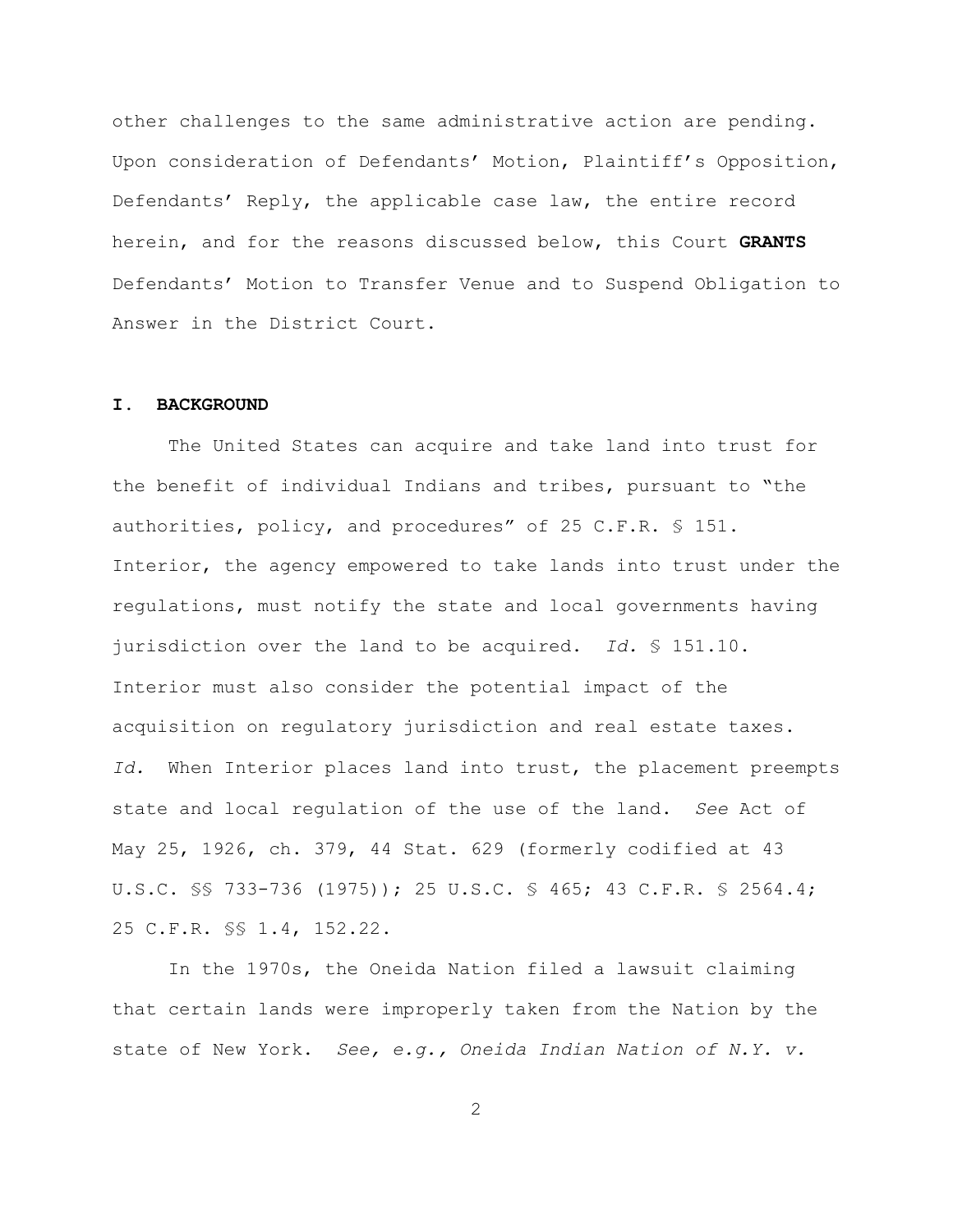*Oneida County*, 414 U.S. 661 (1974). In 1986, the Stockbridge-Munsee filed a land claim in the Northern District of New York against the state, surrounding counties, and the New York Highway Department. *See Stockbridge-Munsee Cmty. v. New York*, No. 86- 1140 (N.D.N.Y. filed Oct. 15, 1986). The Oneida Nation intervened in the Stockbridge-Munsee suit, claiming an interest in the land at issue. The Stockbridge-Munsee filed an amended complaint in 2004, arguing that the land it challenged was never part of an Oneida reservation.

After the U.S. Supreme Court ruled that the Oneida Nation could not unilaterally assert tribal immunity over land it recently acquired in the City of Oneida, New York, *see City of Sherrill v. Oneida Indian Nation of N.Y.*, 544 U.S. 197, 220-21 (2005), the Oneida Nation petitioned Interior to acquire title to approximately 17,370 acres of real property in trust for the Oneida Nation. The land spans Madison and Oneida counties in the north-westerly part of the state of New York.

In accordance with the regulatory scheme of the National Environmental Policy Act, 42 U.S.C. § 432 *et seq.*, Interior consulted with the state of New York and the local governments, and reviewed the comments received by the Stockbridge-Munsee. On May 23, 2008, Interior issued a decision taking approximately 13,000 acres into trust for the Oneida Nation.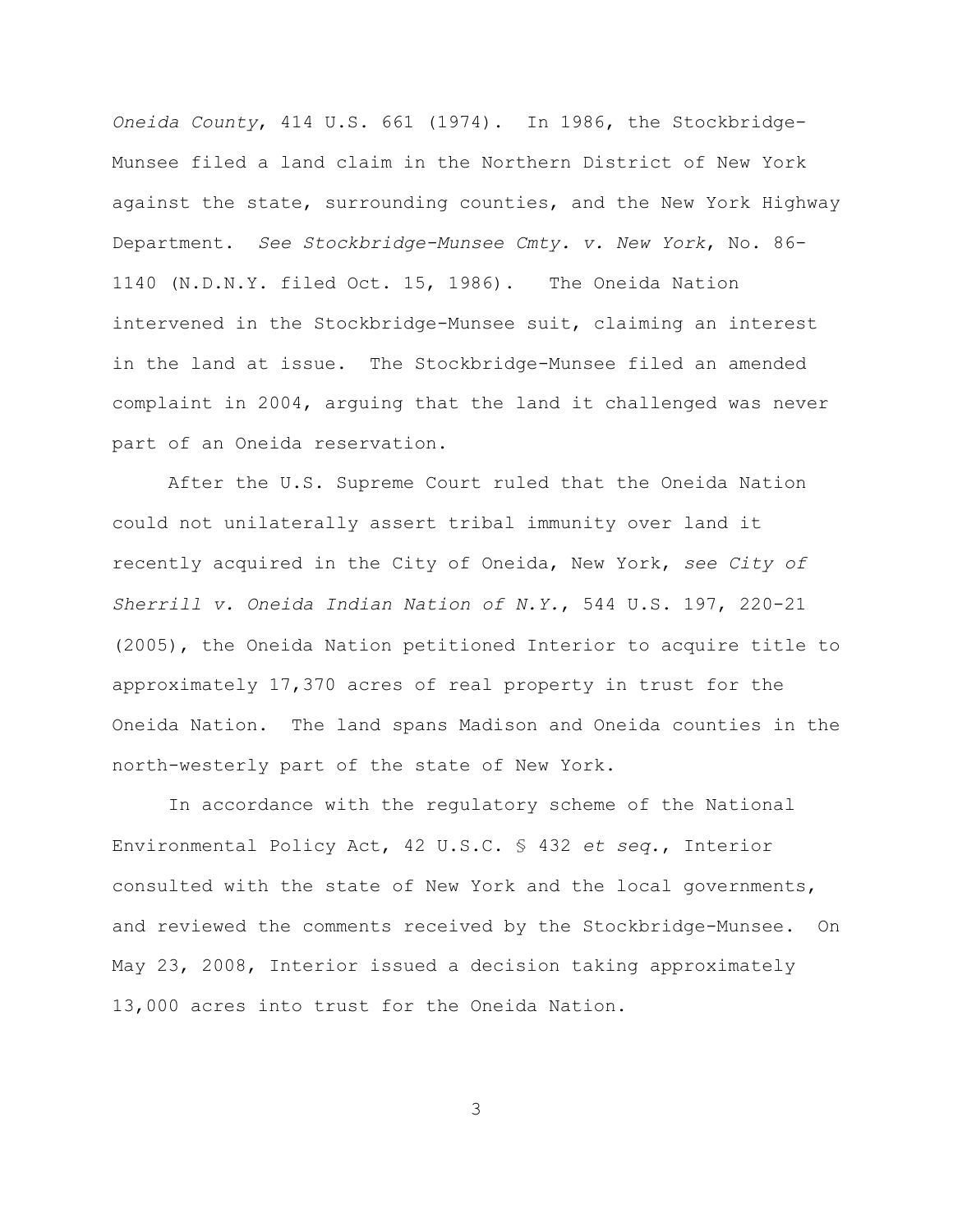The Stockbridge-Munsee Community is an Indian tribe recognized by the United States. On June 17, 2008, the Stockbridge-Munsee filed a Complaint with this Court naming the United States, Interior, Dirk Kempthorne, as Secretary of Interior, and James S. Cason, as Associate Deputy Secretary of Interior, in their official capacities, respectively. Plaintiffs filed an Amended Complaint on July 21, 2008. In the suit, Plaintiff seeks review of Interior's May 23, 2008 decision to take land in trust for the Oneida Nation. Six other cases have been filed in the Northern District of New York, claiming that Interior's decision was arbitrary and capricious in contravention of the APA. *See Cent. N.Y. Fair Bus. Ass'n v. Kempthorne*, No. 08-660 (N.D.N.Y. filed June 21, 2008)*; Niagra Mohawk Power Corp. v. Kempthorne*, No. 08-649 (N.D.N.Y. filed June 20, 2008); *City of Oneida v. Kempthorne*, No. 08-648 (N.D.N.Y. filed June 19, 2008); *Town of Verona v. Kempthorne*, No. 08-647 (N.D.N.Y. filed June 19, 2008); *New York v. Kempthorne*, No. 08-644 (N.D.N.Y. filed June 19, 2008); *Upstate Citizens for Equality, Inc. v. United States*, No. 08-633 (N.D.N.Y. filed June 16, 2008).

The Stockbridge-Munsee seek relief under the APA, 5 U.S.C. §§ 702, 706; the Indian Non-Intercourse Act, 25 U.S.C. § 177; federal common law; the 1788 Treaty of Fort Schuyler and the February 25, 1789 New York implementing statute; and the 1798 Treaty of Canandaigua, 7 Stat. 44. The instant suit alleges that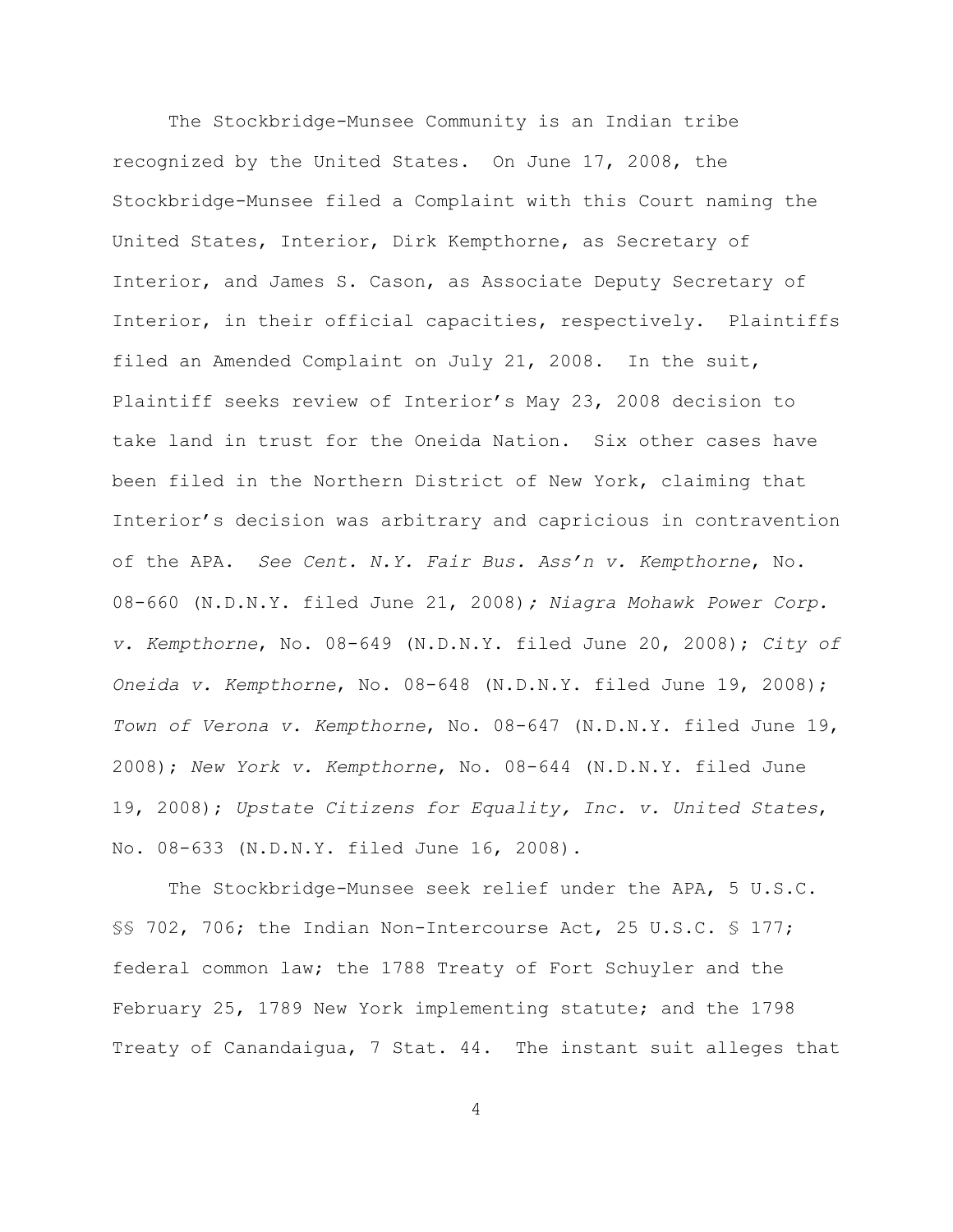Defendants, *inter alia*, failed to consider whether the land acquisition would extinguish Stockbridge-Munsee property or treaty rights. Defendants filed this motion on August 28, 2008.

# **II. DISCUSSION**

The Defendants have moved this Court to transfer this case to the United States District Court for the Northern District of New York under 28 U.S.C. § 1404(a). The statute provides as follows:

For the convenience of parties and witnesses, in the interest of justice, a district court may transfer any civil action to any other district or division where it might have been brought.

The threshold question for this Court is whether this case could have been brought in the Northern District of New York. *See Shawnee Tribe v. United States*, 298 F. Supp. 2d 21, 23 (D.D.C. 2002). "A civil action wherein jurisdiction is not founded solely on diversity of citizenship may  $\ldots$  be brought  $\ldots$  in a judicial district in which . . . a substantial part of property that is the subject of the action is situated." 28 U.S.C. § 1391(b)(2). As the land at issue is situated in the Northern District of New York, the Stockbridge-Munsee concedes that the case could have been brought there.

 This Court has the discretion to grant the motion to transfer. *See Shawnee Tribe*, 298 F. Supp. 2d at 23. "The Court must balance a number of 'case-specific' factors when determining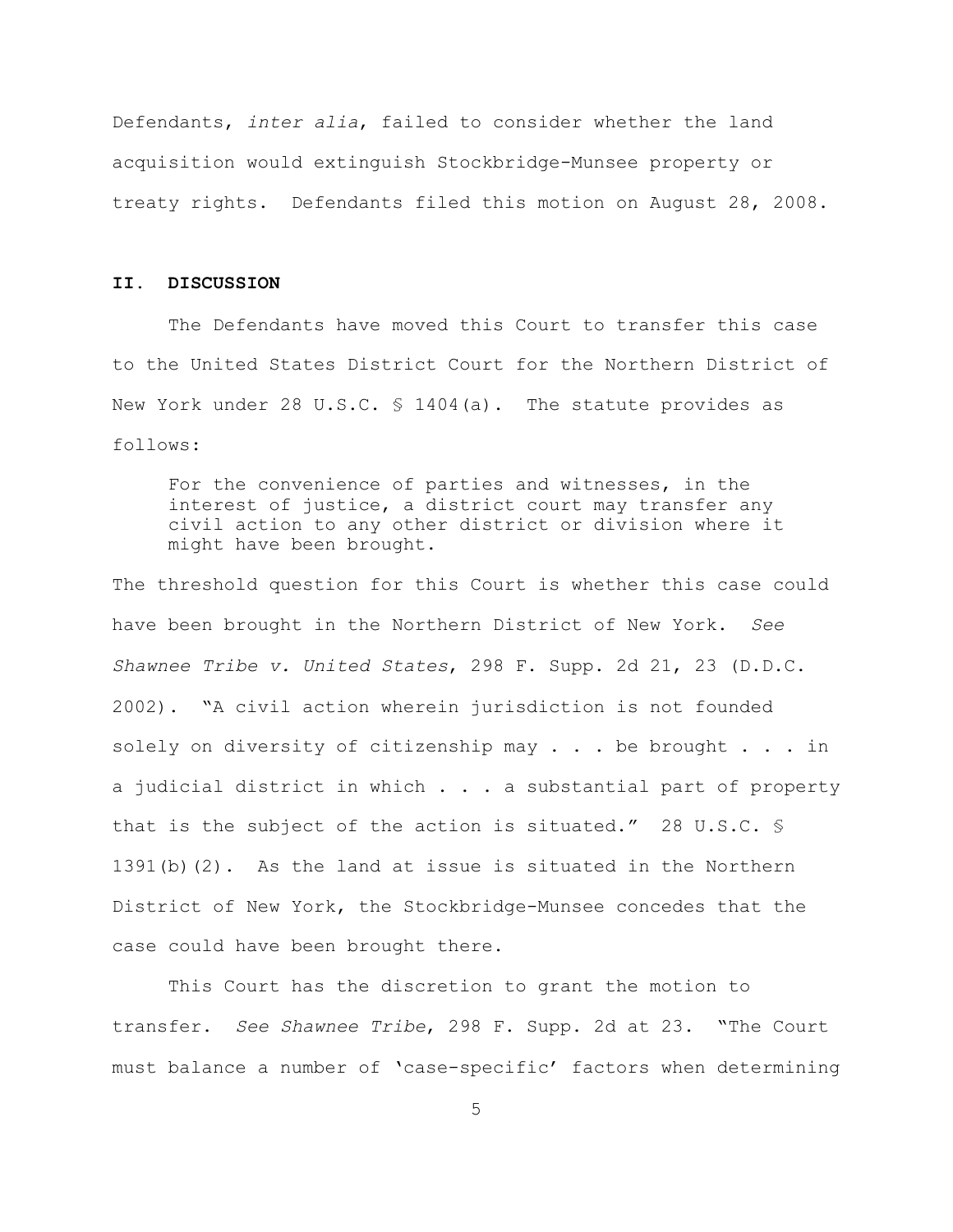whether or not transfer of the case is appropriate." *Id.* (quoting *Stewart v. Ricoh Corp.*, 487 U.S. 22, 29 (1988)). Defendants acknowledge that they carry the burden of showing that the balances of factors warrant transfer. *See Citizen Advocates for Responsible Expansion v. Dole*, 561 F. Supp. 1238, 1239 (D.D.C. 1983).

This Court has articulated a list of private and public factors to be weighed when considering the transfer of a case. In *Shawnee Tribe*, this Court said:

The private interest considerations include: (1) the plaintiff's choice of forum, unless the balance of convenience is strongly in favor of the defendants; (2) the defendant's choice of forum; (3) whether the claim arose elsewhere; (4) the convenience of the parties; (5) the convenience of the witnesses of the plaintiff and defendant, but only to the extent that the witnesses may actually be unavailable for trial in one of the fora; (6) the ease of access to sources of proof.

The public interest considerations include: (1) the transferee's familiarity with the governing laws; (2) the relative congestion of the calendars of the potential transferee and transferor courts; (3) the local interest in deciding local controversies at home.

298 F. Supp. 2d at 24 (citing *Trust Unlimited v. U.S. Dep't of Agric.*, 944 F. Suppp. 13, 17 (D.D.C. 1996)).

#### **A. Private-Interests Considerations**

The "plaintiff's choice of forum is afforded great deference, and is a 'paramount consideration' in any determination of a motion to transfer. However, that choice is conferred less deference by the court when a plaintiff's choice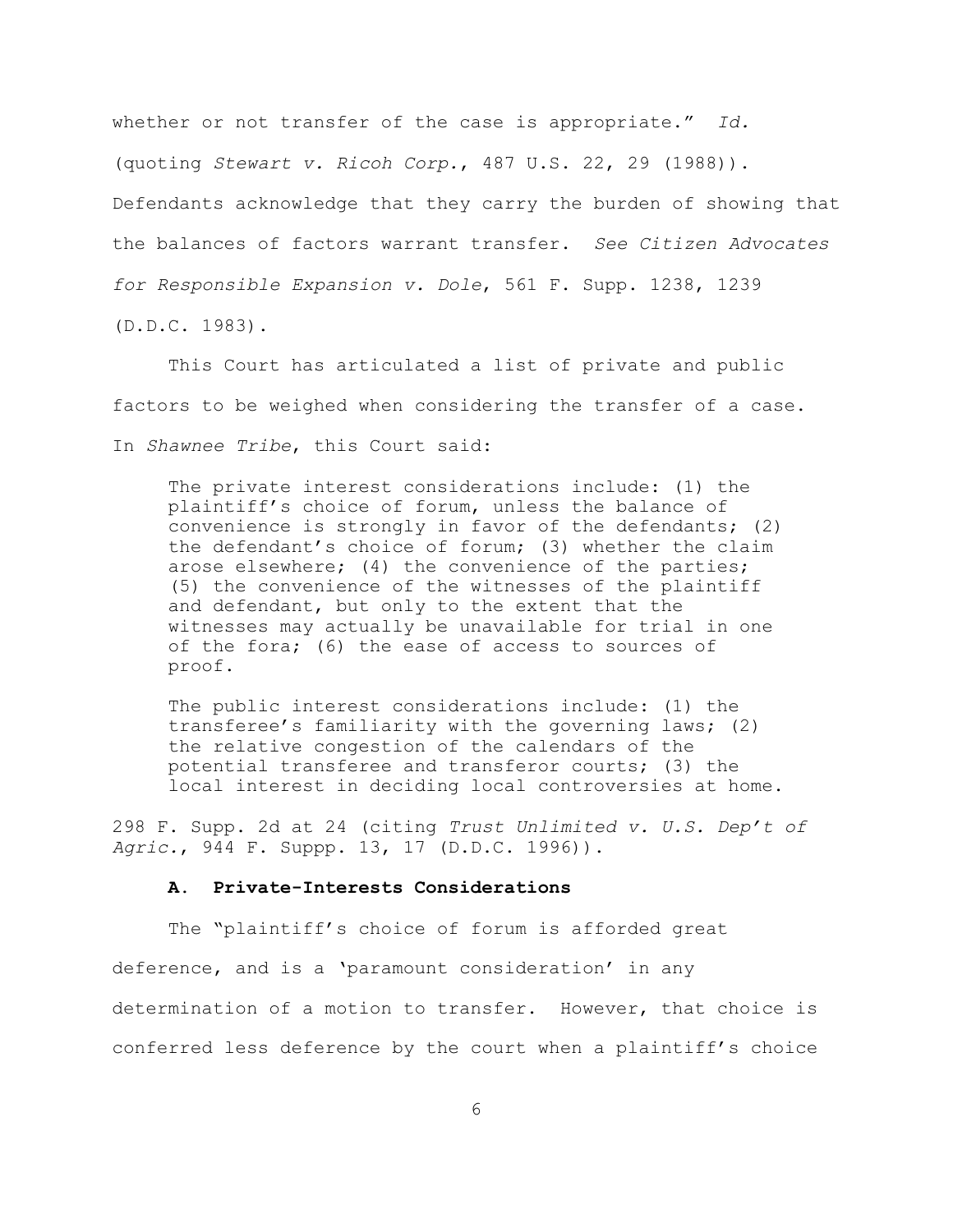of forum is not the plaintiff's home forum." *Id.* (internal citations omitted); *see also Citizen Advocates*, 561 F. Supp. at 1239. The Stockbridge-Munsee's home forum is Wisconsin. Defendants' choice of forum, given other pending actions dealing with the same land dispute and the same administrative decision, is the Northern District of New York. Like in *Shawnee Tribe*, Plaintiff argues that events giving rise to this suit occurred in Washington and that the case should be heard here. 298 F. Supp. 2d at 25. "[M]ere involvement," however, "on the part of federal agencies, or some federal officials who are located in Washington, D.C. is not determinative." *Id.* at 26. Though the administrative action at issue in this case arose in Washington, "the only real connection [the] lawsuit has to the District of Columbia is that a federal agency headquarted here . . . is charged with generally regulating and overseeing the [administrative] process." *DeLoach v. Philip Morris Co., Inc.*, 132 F. Supp. 2d 22, 25 (D.D.C. 2000). As the D.C. Circuit noted in *Cameron v. Thornburgh*, 983 F.2d 253 (D.C. Cir. 1993):

Courts in this circuit must examine challenges to personal jurisdiction and venue carefully to guard against the danger that a plaintiff might manufacture venue in the District of Columbia. By naming high government officials as defendants, a plaintiff could bring a suit here that properly should be pursued elsewhere.

*Id.* at 256.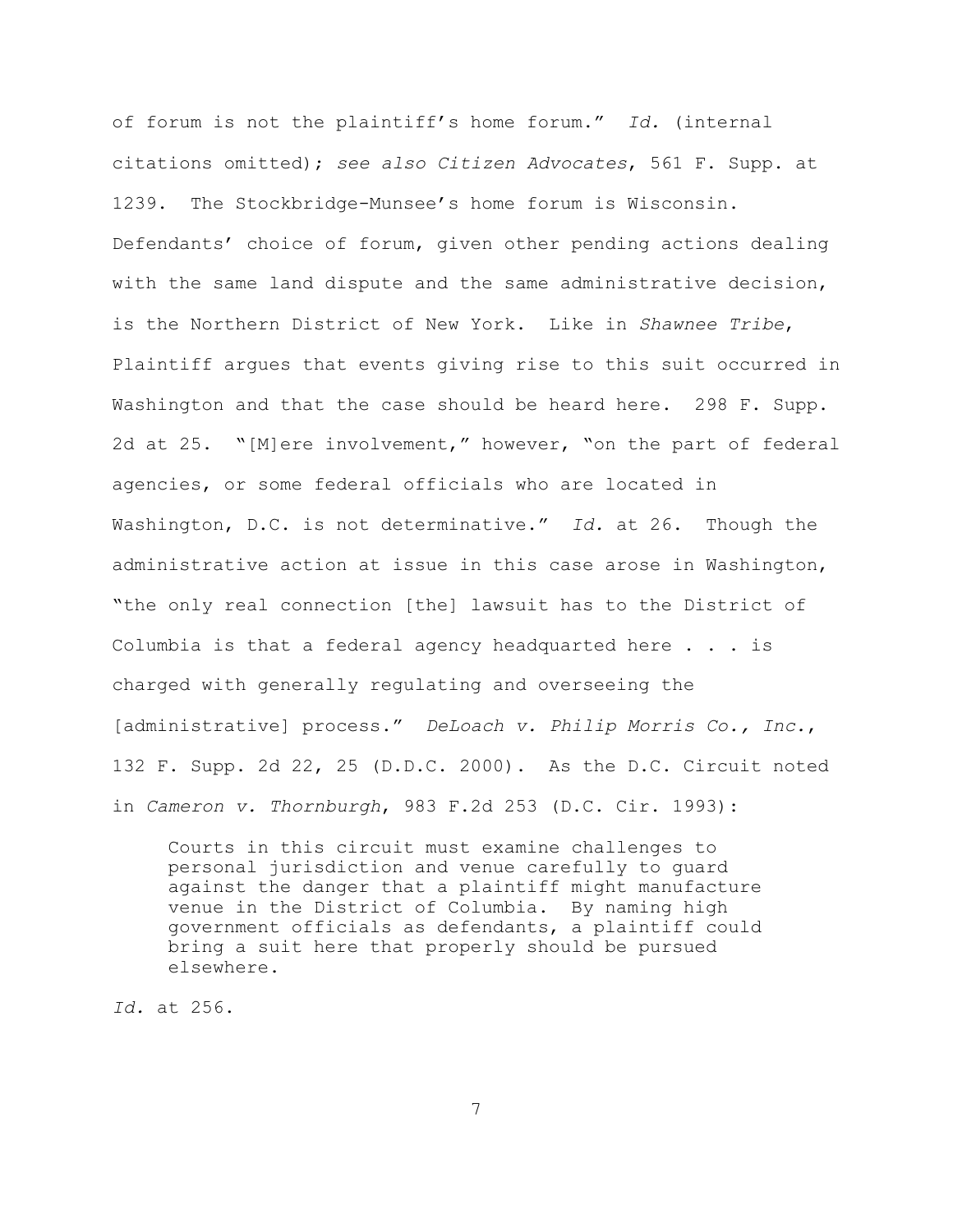Defendants note that they are facing six challenges to Interior's land-into-trust decision in the Northern District of New York, and that it would be more convenient for them to defend the same decision in one forum. Plaintiff argues that because Interior has assigned this challenge to a different section within the Department than the one that is handling the other cases, this should lessen any inconvenience to Defendants. Defendants counter, however, that Interior's positions amongst the different sections will be coordinated. Plaintiff and Defendants agree that this case is to be decided based on the administrative record; therefore, convenience to witnesses is a non-factor. Given that APA challenges are limited to the administrative record compiled by the agency, *see Fla. Power & Light Co. v. Lorian*, 470 U.S. 729, 744 (1985), neither does "the ease of access to sources of proof" constrain the Court from transferring the case, *Shawnee Tribe*, 298 F. Supp. 2d at 24. The administrative record here is the same as the one in all six cases pending in the Northern District of New York.

The Court concludes that the private-interest considerations favor transfer. Having evaluated the private interests, the Court must still consider the public-interest considerations.

# **B. Public-Interest Considerations**

Defendants note that the Northern District of New York and the Second Circuit have considerable experience with land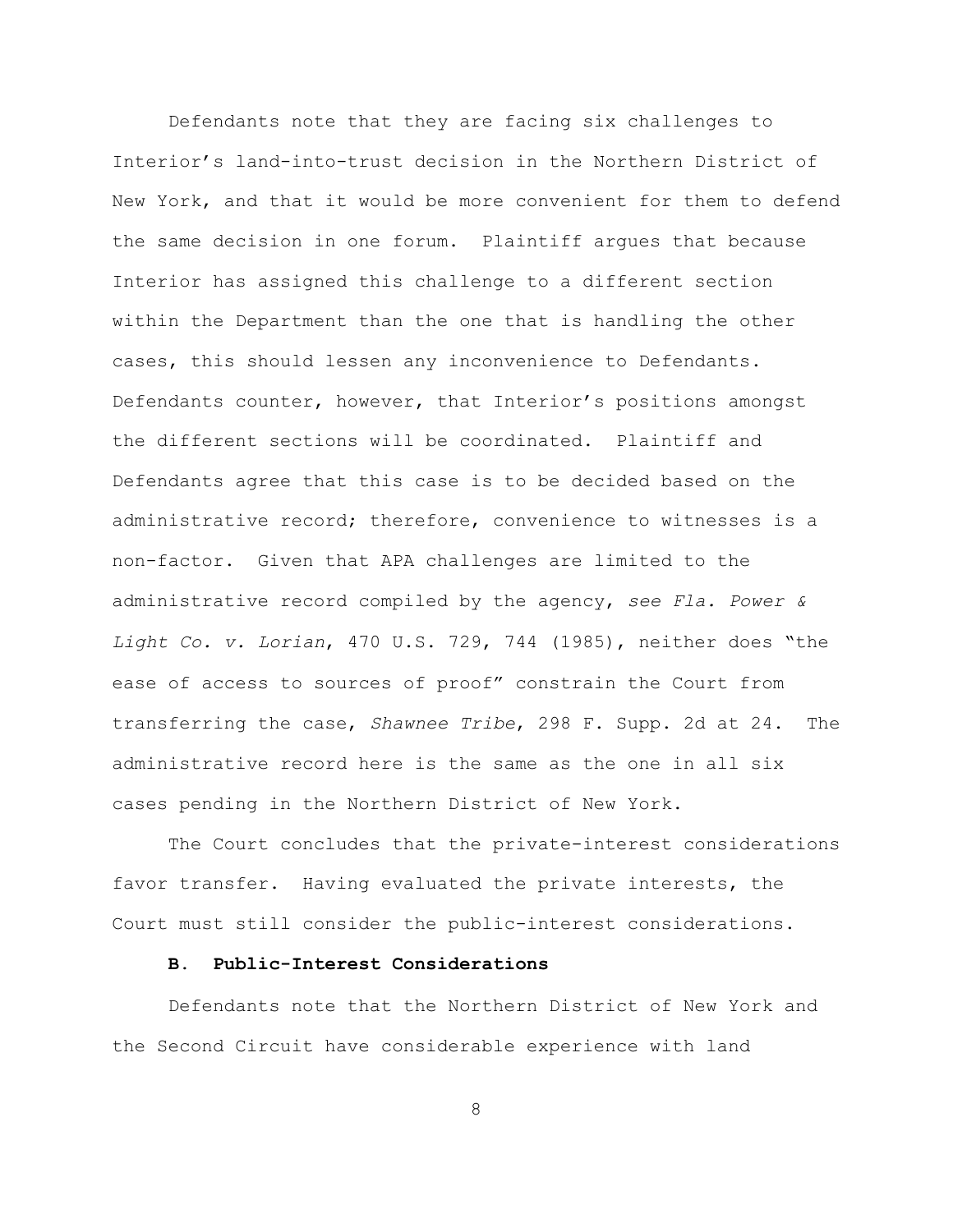disputes in New York. All six actions that were filed as a result of Interior's decision in May 2008 have been assigned to the same judge; the Stockbridge-Munsee action filed in 1986 has also been assigned to the very same judge. Furthermore, the Stockbridge-Munsee filed an action in the Northern District of New York for a preliminary injunction challenging the land-intotrust decision. *See Stockbrige-Munsee Cmty. v. New York*, No. 08- 1140 (N.D.N.Y filed June 24, 2008). Although the preliminary injunction challenge was subsequently withdrawn, Plaintiff does not dispute that the Northern District of New York has particular expertise in adjudicating land disputes involving Indian tribes and the U.S. Government. Neither side has made any contention that the transferring of this case to the Northern District of New York will congest that court's calendar, and therefore this Court does not consider that factor in its analysis.

Transferring this case to the Northern District of New York will also avoid inconsistent results and waste of judicial resources. See *Ledyard v. United States*, 1995 WL 908244, at \*2 (D.D.C. 1995) ("The action here and that in [New York] seek review of the same administrative decision and present similar claims and demands for relief. If this case were transferred to [New York], the cases could be consolidated, thus saving expense to the public and avoiding the duplicative use of judicial resources.") (citation and footnote omitted). The fact is, this